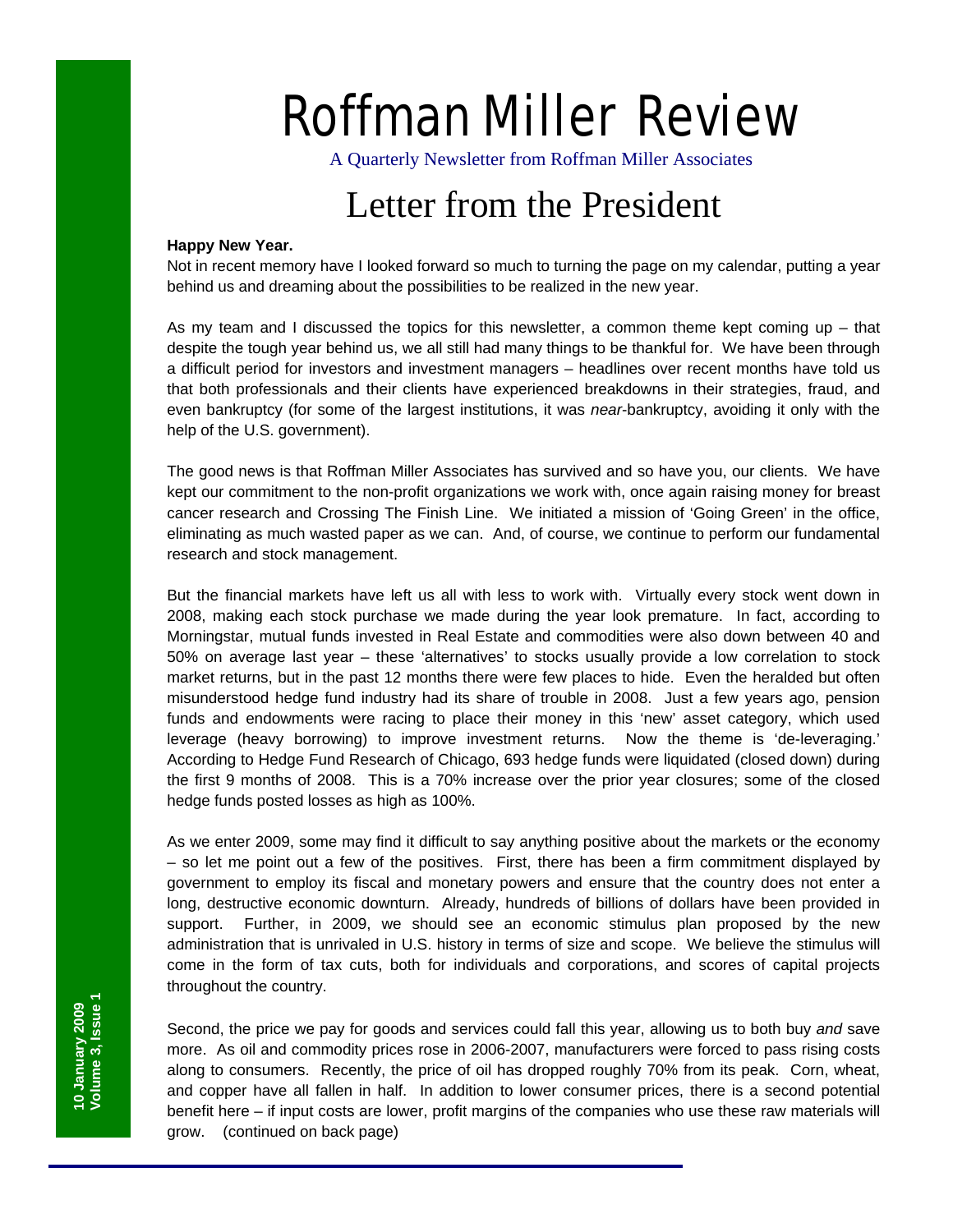### Recent Company Visits

Members of the Roffman Miller investment committee regularly meet and communicate with the companies we research. Here are the most recent interactions:

**ADP –** Mark Frombach met with CEO Gary Butler and CFO Christopher Reidy at their Roseland, NJ headquarters.

#### **A Sampling of U.S. and International Market Returns for 2008**

| Index                            | 2008<br><b>Return</b> | High     | Low     | 3-year<br>average<br>return |
|----------------------------------|-----------------------|----------|---------|-----------------------------|
| Dow Jones Industrial Average     | $-33.8$               | 13058.20 | 7552.29 | $-6.4$                      |
| <b>S&amp;P 500 Index</b>         | $-38.5$               | 1447.16  | 752.44  | $-10.2$                     |
| <b>Utility Average</b>           | $-30.4$               | 550.06   | 324.57  | $-2.9$                      |
| <b>Wilshire 5000</b>             | $-38.7$               | 14613.57 | 7471.44 | $-10.1$                     |
| <b>Wilshire 2500</b>             | $-38.5$               | 3459.14  | 1773.75 | $-10.1$                     |
| <b>Wilshire Large-Cap Growth</b> | $-38.2$               | 3126.08  | 1615.68 | $-9.8$                      |
| <b>Wilshire Large-Cap Value</b>  | $-38.8$               | 3416.58  | 1745.80 | $-10.4$                     |
| <b>Wilshire Mid-Cap Growth</b>   | $-42.0$               | 4276.52  | 1854.70 | n.a.                        |
| <b>Wilshire Mid-Cap Value</b>    | $-37.0$               | 4564.80  | 2241.75 | n.a.                        |
| <b>Wilshire Small-Cap Growth</b> | $-41.6$               | 3730.41  | 1685.69 | $-10.7$                     |
| <b>Wilshire Small-Cap Vaue</b>   | $-36.0$               | 5448.63  | 2696.99 | $-11.0$                     |
| <b>Wilshire REIT</b>             | $-42.5$               | 229.15   | 77.07   | n.a.                        |
| Nasdaq 100                       | $-41.9$               | 2055.11  | 1036.51 | $-9.7$                      |
| <b>S&amp;P 100 Index</b>         | $-37.1$               | 676.12   | 367.10  | $-8.9$                      |
| S&P MidCap 400                   | $-37.3$               | 897.27   | 417.12  | $-10.0$                     |
| S&P SmallCap 600                 | $-32.0$               | 402.07   | 208.21  | $-8.5$                      |
| <b>S&amp;P Energy</b>            | $-38.3$               | 17143.81 | 7714.70 | $-2.3$                      |
| Russell 1000                     | $-39.0$               | 788.62   | 402.91  | $-10.5$                     |
| Russell 2000                     | $-34.8$               | 763.27   | 385.31  | $-9.5$                      |
| <b>Russell 3000</b>              | $-38.7$               | 837.17   | 427.83  | $-10.4$                     |
| <b>Value Line</b>                | $-48.7$               | 432.98   | 174.86  | $-18.2$                     |
| Dow Jones China 88 (China)       | $-65.4$               | 504.37   | 149.53  | 19.6                        |
| Nikkei Stock Avg (Japan)         | $-42.1$               | 15307.78 | 7162.90 | $-18.1$                     |
| CAC 40 (France)                  | $-42.7$               | 5550.36  | 2881.26 | $-12.0$                     |
| DAX (Germany)                    | $-40.4$               | 7949.11  | 4127.41 | $-3.8$                      |
| FTSE 250 (U.K.)                  | $-40.3$               | 10650.70 | 5491.46 | $-10.2$                     |
| <b>Global Dow (World)</b>        | $-45.4$               | 2774.34  | 1264.68 | $-2.9$                      |
| <b>Global Dow Euro (World)</b>   | -42.5                 | 1772.65  | 950.87  | $-8.0$                      |
| DJ World Index (World)           | $-42.9$               | 298.79   | 143.63  | $-9.8$                      |
| DJ World ex U.S. (World)         | $-46.0$               | 271.36   | 123.87  | $-9.4$                      |
| <b>MSCI EAFE*</b> (World)        | $-45.1$               | 2253.22  | 1044.24 | $-9.7$                      |

\*source: Wall Street Journal



In 2008, the Roffman Miller team raised over \$3,000 at the Philadelphia Making Strides against Breast Cancer walk. Please plan on joining us next October.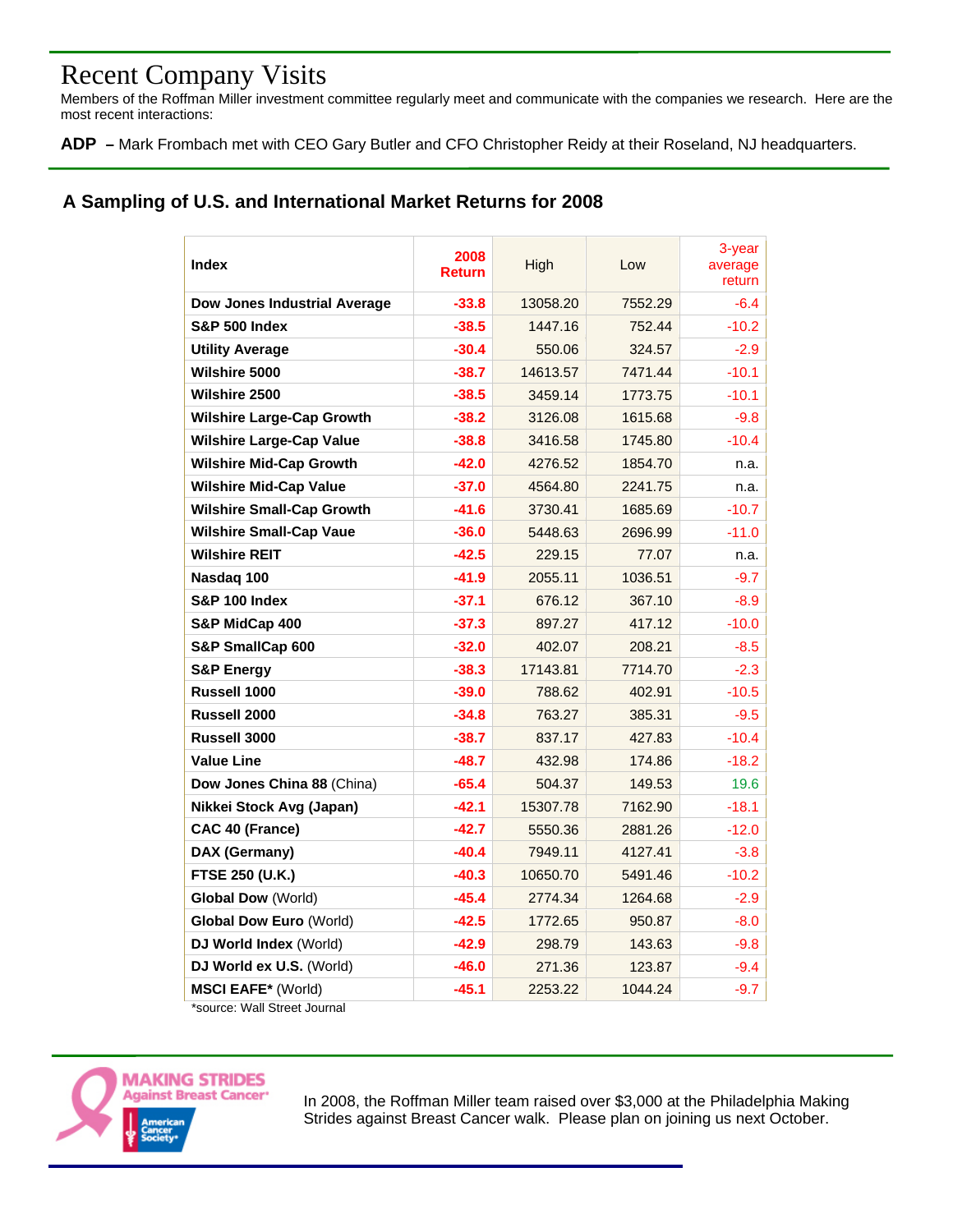#### **Could you be the next Bernie Madoff victim?**

 The newswires will be feeding off the Madoff scandal for months, and maybe years to come as the complicated tale of this reported 'Ponzi' scheme is unfolded. The list of victims includes individuals and institutions alike, and among the hardest hit seem to be the universities and other non-profit organizations that had entrusted their futures to Madoff Securities.

A recent Wall Street Journal article highlights the steps investors should take to ensure this does not happen to them. Most likely, the article points out, you would use sound judgment and choose an investment manager who is regulated (by the SEC, for example), comes with good referrals, and has been in the industry for a long time. In fact that describes Roffman Miller Associates – but it also applies to Madoff Securities.

The article goes further to describe other red flags – anyone who 'guarantees' performance, or boasts about an amazing track record. But perhaps most important tell of all, the author suggests, is the investment manager who asks for checks to be made out to him or the company he controls. This is the manner by which Madoff was allegedly able to perpetuate the scheme. Basically, the firm took the client money *and* created the client statements.

The article closes with this statement, "If your advisor manages your investments, but the funds are actually *held* at, say, Charles Schwab or Fidelity, it would be almost impossible for him or her to run a Ponzi scheme." We've always discussed the benefit of a split between investment manager and custodian – your investment manager (Roffman Miller Associates) places the trades in your account, but your custodian (Schwab, in most cases) accounts for the securities in your accounts and sends you monthly or quarterly statements. It's a team approach, for the benefit of... you.

#### **On Retirement Plans:**

**2009 Required Minimum Distributions (RMDs)**: President Bush recently signed the Worker, Retiree, and Employer Recovery Act of 2008. The bill, as passed by Congress, provides for a virtual moratorium on RMDs from IRAs or Defined Contribution plans for the calendar year 2009. In plain English, you most likely do not have to take a 2009 RMD. The Act does not provide relief if you turned 70 ½ in 2008 and elected to defer your distribution to early 2009. As always, we recommend that you consult your tax advisor.

The 2009 **Estate Tax Exemption** has increased to \$3.5million. At present, the tax is scheduled to be repealed entirely in 2010, and then again reinstated at \$1million in 2011. During his campaign, candidate Obama was against the full repeal and leaned towards making the \$3.5million level permanent. As we go to print the President-elect is discussing this very topic with his economic staff.

#### **Latest News - IRS Updates 2009 Limits**

The IRS has released the updated limits for retirement plans for 2009. These new limits will allow business owners the opportunity to save more and increase company tax deductions. The new limits are as follows:

Maximum 401(k) Deferral (under age 50): \$16,500 (was \$15,500) Maximum 401(k) Deferral (age 50 and over): \$22,000 (was \$20,500) SIMPLE Deferral Limit (under age 50): \$11,500 (was \$10,500) SIMPLE Deferral Limit (age 50 and over): \$14,000 (was \$13,000; catch-up provision is \$2,500) Maximum Addition to Profit Sharing: \$49,000 (was \$46,000) Maximum Addition to 401(k) (under age 50): \$49,000 (was \$46,000) Maximum Addition to 401(k) (age 50 and over): \$54,500 (was \$51,000) IRA contribution limit (traditional and Roth, under age 50): \$5,000 IRA contribution limit (age 50 and over): \$6,000

Maximum Annual Benefit in a Defined Benefit Plan: \$195,000 (was \$185,000) Maximum Compensation to Determine Benefits: \$245,000 (was \$230,000)

As an example, a 50 year-old who participates in his company's 401(k) plan can now defer \$22,000, instead of the 2008 limit of \$20,500; and can have a total contribution from all sources of \$54,500 (including the \$5,500 catch-up contribution), instead of the 2008 limit of \$51,000.

\*Social Security Taxable Wage Base: \$106,800 (was \$102,000). Definition of Highly Compensated Employee: \$110,000 (was \$105,000)